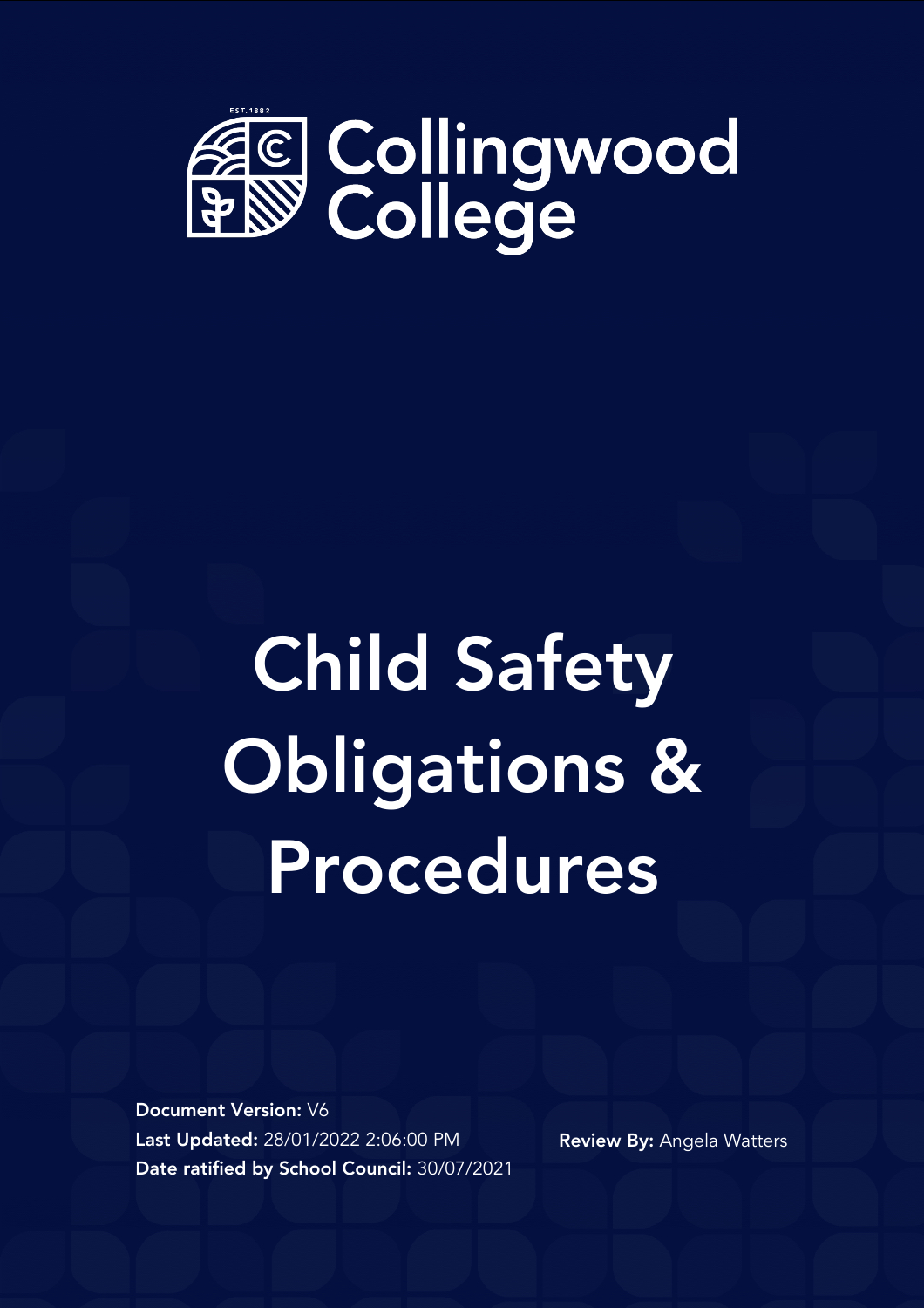

This policy is required and informed by section 8 of Ministerial Order 870 – Child Safe Standards – Managing the risk of child abuse in schools. All Victorian schools must have a Child Safety Policy or statement of commitment to child safety under Child Safe Standard 2. This template policy, once completed, adopted, and communicated by the school, will fulfil that requirement.

#### Purpose

Collingwood College's Child Safety Policy sets out the school's approach to creating a child safe organisation where children and young people are safe and feel safe, and provides the policy framework for the school's approach to the Child Safe Standards.

#### Aims

This policy applies to all staff, volunteers, and contractors at the school, whether or not they work in direct contact with children or young people. The policy will apply to the school environment, including:

- A campus of the school,
- Online school environments (including email and intranet systems), and
- Other locations provided by the school for a child's use (including locations used for school camps, sporting events, excursions, competitions and other events).

The policy covers both school hours and outside of school hours.

## **Definitions**

Child abuse

- any act committed against a child involving:
	- o a sexual offence, or o grooming; and
- the infliction, on a child, of:
	- o physical violence
	- o serious emotional or psychological harm; and
- serious neglect of a child.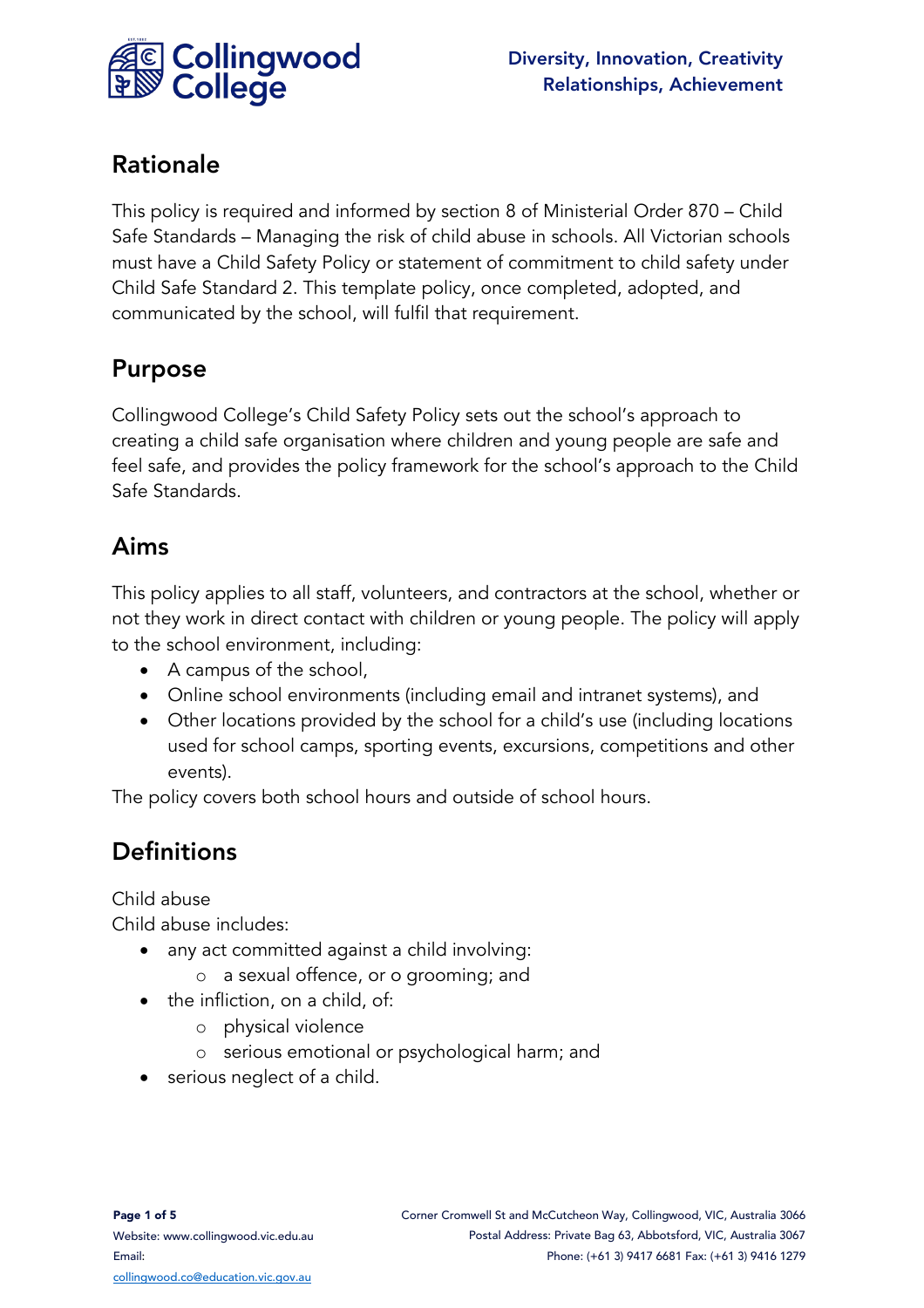

This policy is required and informed by section 8 of Ministerial Order 870 – Child Safe Standards – Managing the risk of child abuse in schools. All Victorian schools must have a Child Safety Policy or statement of commitment to child safety under Child Safe Standard 2. This template policy, once completed, adopted, and communicated by the school, will fulfil that requirement.

#### Purpose

Collingwood College's Child Safety Policy sets out the school's approach to creating a child safe organisation where children and young people are safe and feel safe, and provides the policy framework for the school's approach to the Child Safe Standards.

#### Aims

This policy applies to all staff, volunteers, and contractors at the school, whether or not they work in direct contact with children or young people. The policy will apply to the school environment, including:

- A campus of the school,
- Online school environments (including email and intranet systems), and
- Other locations provided by the school for a child's use (including locations used for school camps, sporting events, excursions, competitions and other events).

The policy covers both school hours and outside of school hours.

## **Definitions**

Child abuse

- any act committed against a child involving:
	- o a sexual offence, or o grooming; and
- the infliction, on a child, of:
	- o physical violence
	- o serious emotional or psychological harm; and
- serious neglect of a child.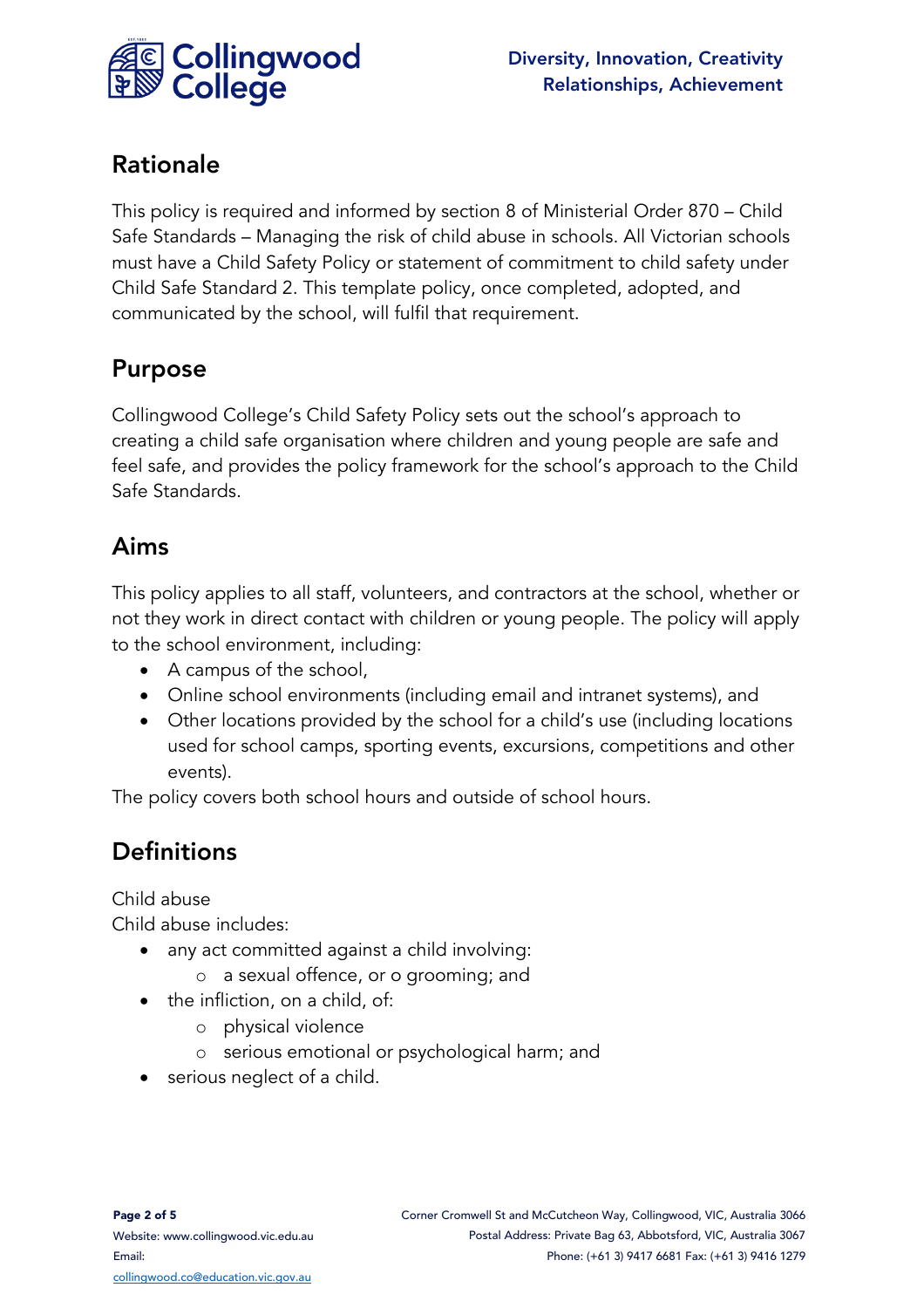

This policy is required and informed by section 8 of Ministerial Order 870 – Child Safe Standards – Managing the risk of child abuse in schools. All Victorian schools must have a Child Safety Policy or statement of commitment to child safety under Child Safe Standard 2. This template policy, once completed, adopted, and communicated by the school, will fulfil that requirement.

#### Purpose

Collingwood College's Child Safety Policy sets out the school's approach to creating a child safe organisation where children and young people are safe and feel safe, and provides the policy framework for the school's approach to the Child Safe Standards.

#### Aims

This policy applies to all staff, volunteers, and contractors at the school, whether or not they work in direct contact with children or young people. The policy will apply to the school environment, including:

- A campus of the school,
- Online school environments (including email and intranet systems), and
- Other locations provided by the school for a child's use (including locations used for school camps, sporting events, excursions, competitions and other events).

The policy covers both school hours and outside of school hours.

## **Definitions**

Child abuse

- any act committed against a child involving:
	- o a sexual offence, or o grooming; and
- the infliction, on a child, of:
	- o physical violence
	- o serious emotional or psychological harm; and
- serious neglect of a child.